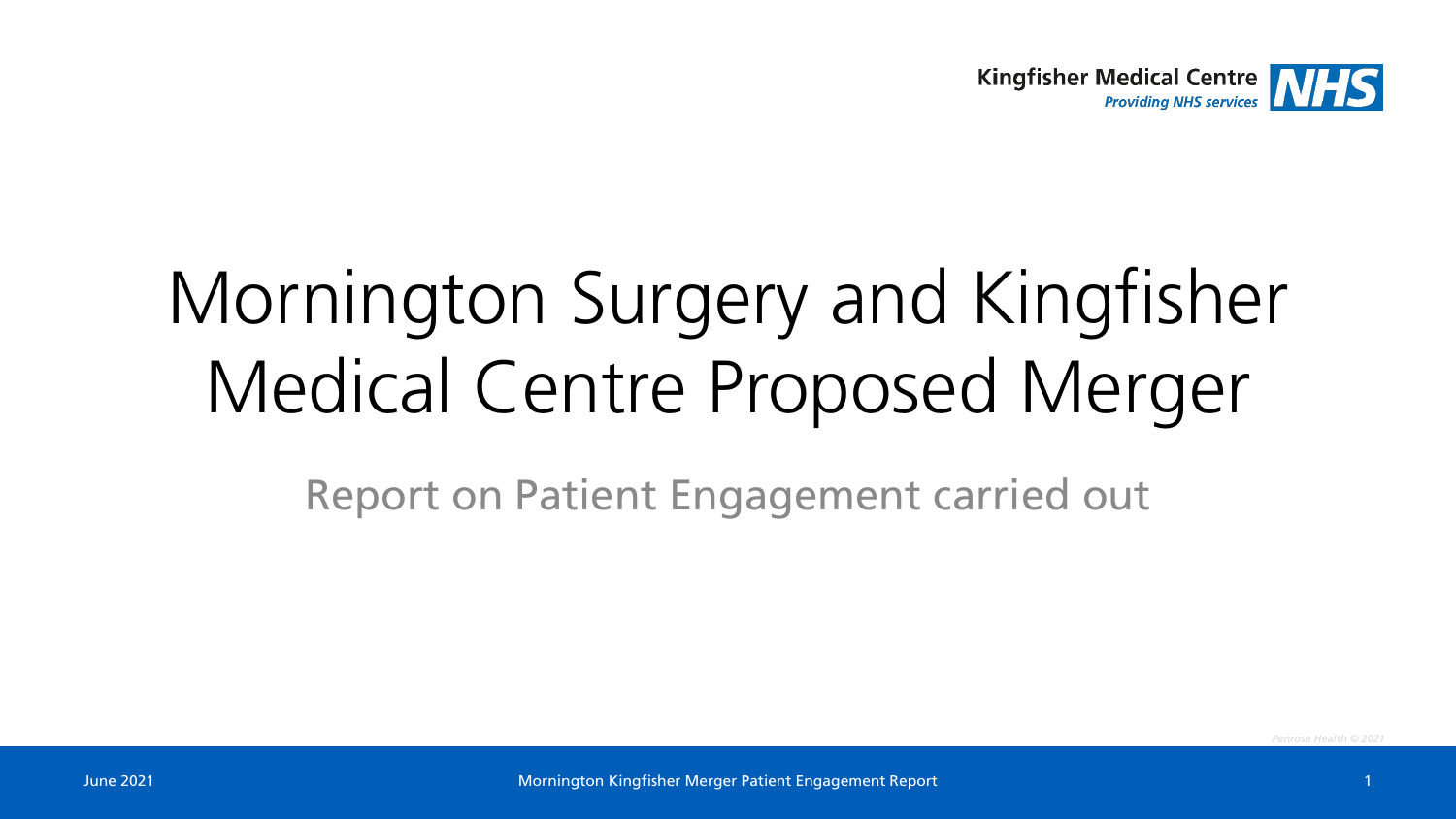# Background

- In early December 2020, Dr Krishna and Mrs Krishna began to plan their retirement after 39 years of service to the local community at Mornington Surgery
- As part of that planning process, Mornington Surgery entered into preliminary discussions with Kingfisher Medical Centre in late December 2020 as a local practice with a good reputation and a friendly relationship
- Kingfisher Medical Centre's Mr Gupta and Dr Hawxwell were open to the idea of a merger in order to facilitate a smooth retirement for Dr and Mrs Krishna
- Following preliminary discussions, the topic was raised with our local commissioners and the project was initiated in early January 2021
- Preliminary engagement with patients started in February 2021 and concluded in March 2021 after which the business case was approved by the Primary Care Commissioning Committee (PCCC) and wider engagement was carried out from April 2021 until the end of June 2021

**This report outlines and summarises the results of the patient engagement carried out for the merger between Mornington Surgery and Kingfisher Medical Centre**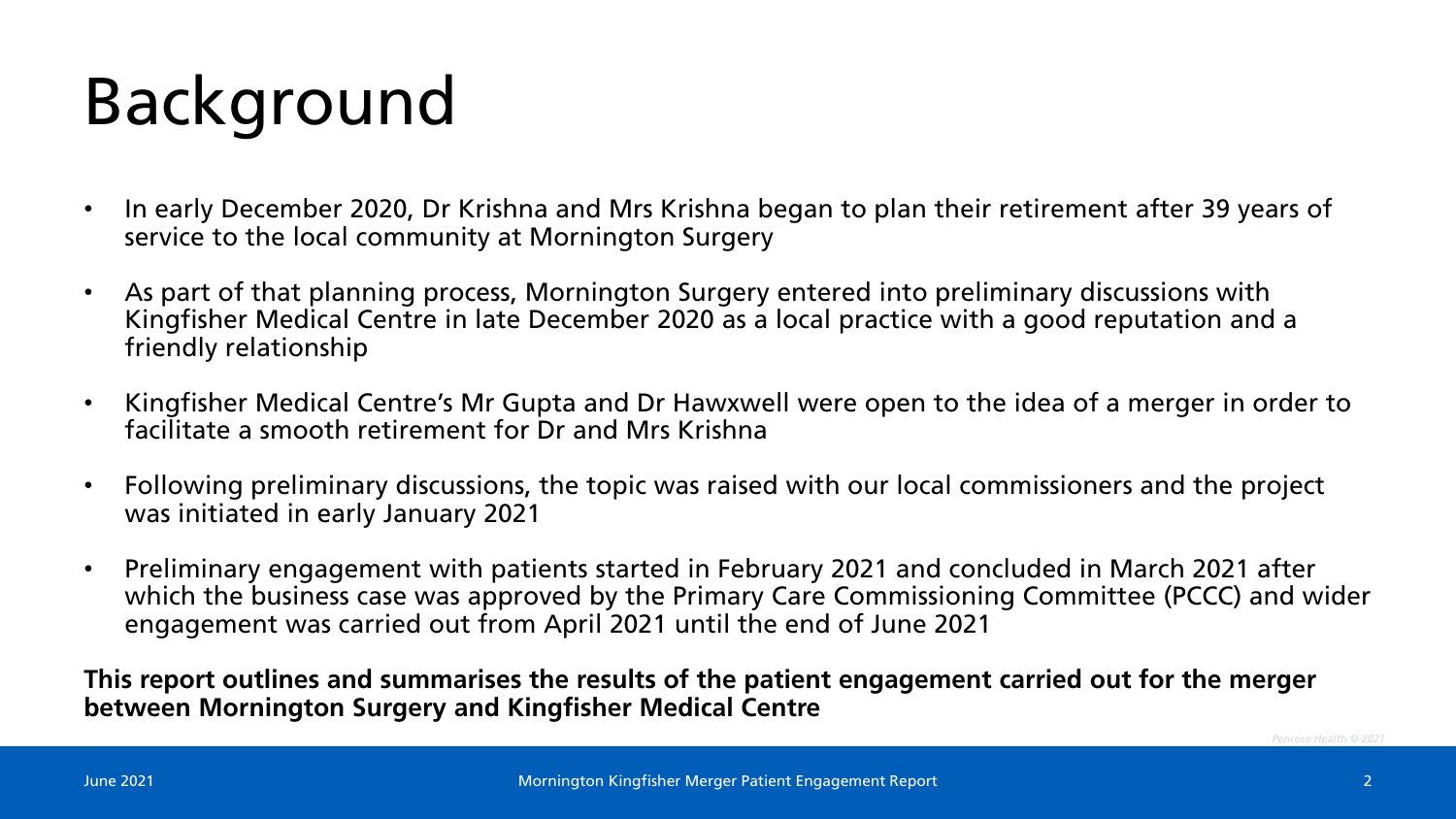#### **OUR ORIGINAL ENGAGEMENT PLAN**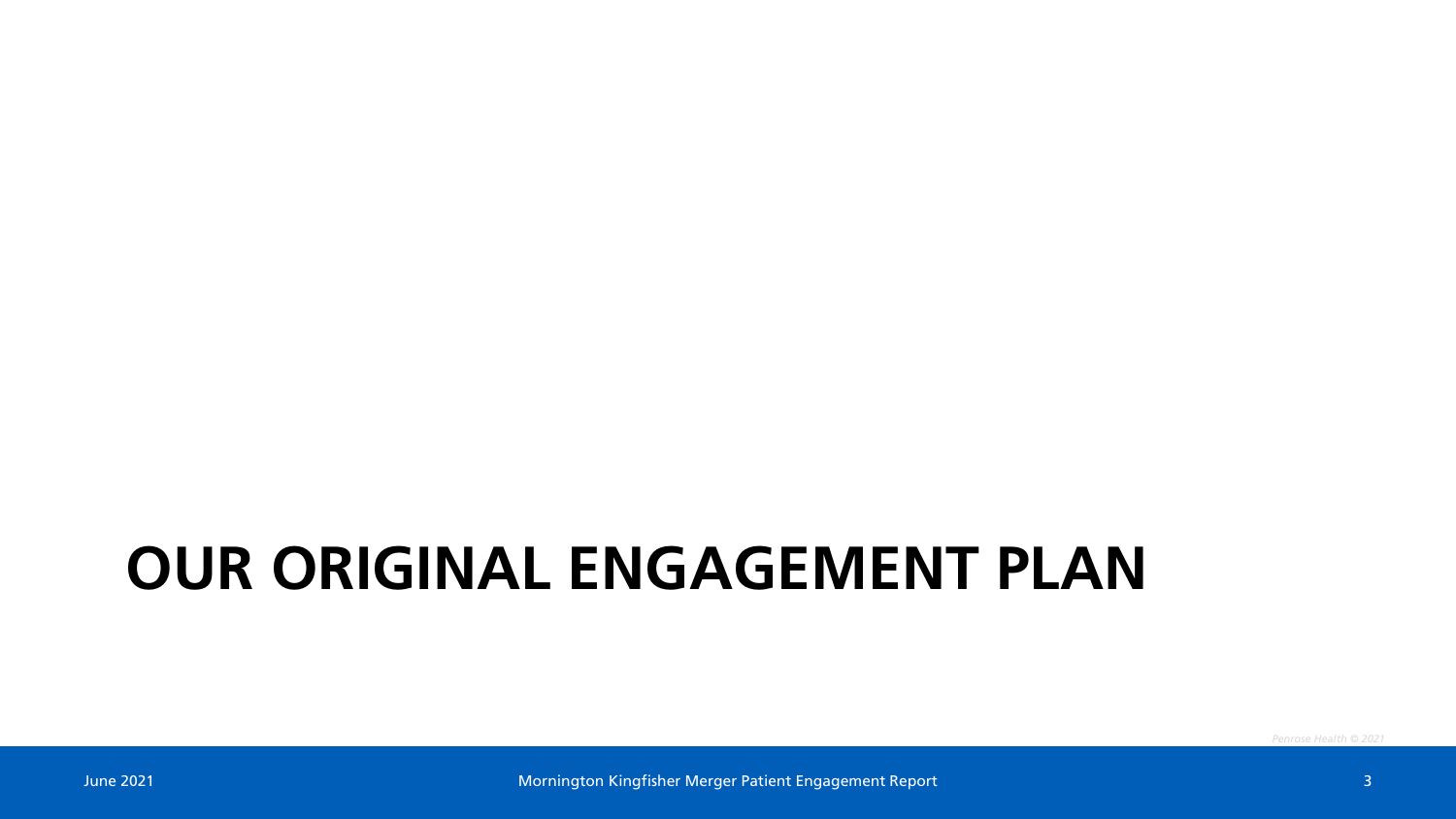# Summary of engagement plan

| <b>Stakeholders</b> | Patients from both practices should be consulted to ensure all<br>$\bullet$<br>voices are heard<br>We must ensure to include those of all backgrounds including the<br>$\bullet$                                                                                                                                                                                                                                                                                                                                                                                                                                                                                                                                                                                                                | digitally excluded and a representative mix from our diverse<br>patient population<br>PPGs will also be key to the merger engagement                                                     |
|---------------------|-------------------------------------------------------------------------------------------------------------------------------------------------------------------------------------------------------------------------------------------------------------------------------------------------------------------------------------------------------------------------------------------------------------------------------------------------------------------------------------------------------------------------------------------------------------------------------------------------------------------------------------------------------------------------------------------------------------------------------------------------------------------------------------------------|------------------------------------------------------------------------------------------------------------------------------------------------------------------------------------------|
| Why engage?         | Patients are the cornerstone of general practice - they are the<br>reason the service exists!                                                                                                                                                                                                                                                                                                                                                                                                                                                                                                                                                                                                                                                                                                   | Listening to patients will help us deliver a better service<br>Engagement is also a legal duty                                                                                           |
| <b>Action plan</b>  | To start with, we must come up with a clear, concise message<br>Distribution of this message needs to be comprehensive<br>Message will be on website message, patient letters, leaflets at<br>practice, plus any meetings<br>Engagement with the PPG is critical - members of the PPG<br>attended the drop-in sessions<br>We also need to enable wider consultation.<br>Given the current pandemic we will aim for virtual events with some<br>physical participation for digitally excluded patients<br>We will also create a SurveyMonkey survey and dedicated email<br>address to enable contribution by those who aren't able to attend<br>We will monitor attendance / inputs to ensure a diverse cross<br>$\bullet$<br>section of inputs and we will also carry out an EIA (see following | pages)<br>We will also reach out to vulnerable patients specifically<br>Following the engagement we will aim to publish a brief report so<br>patients can see the outcome of their input |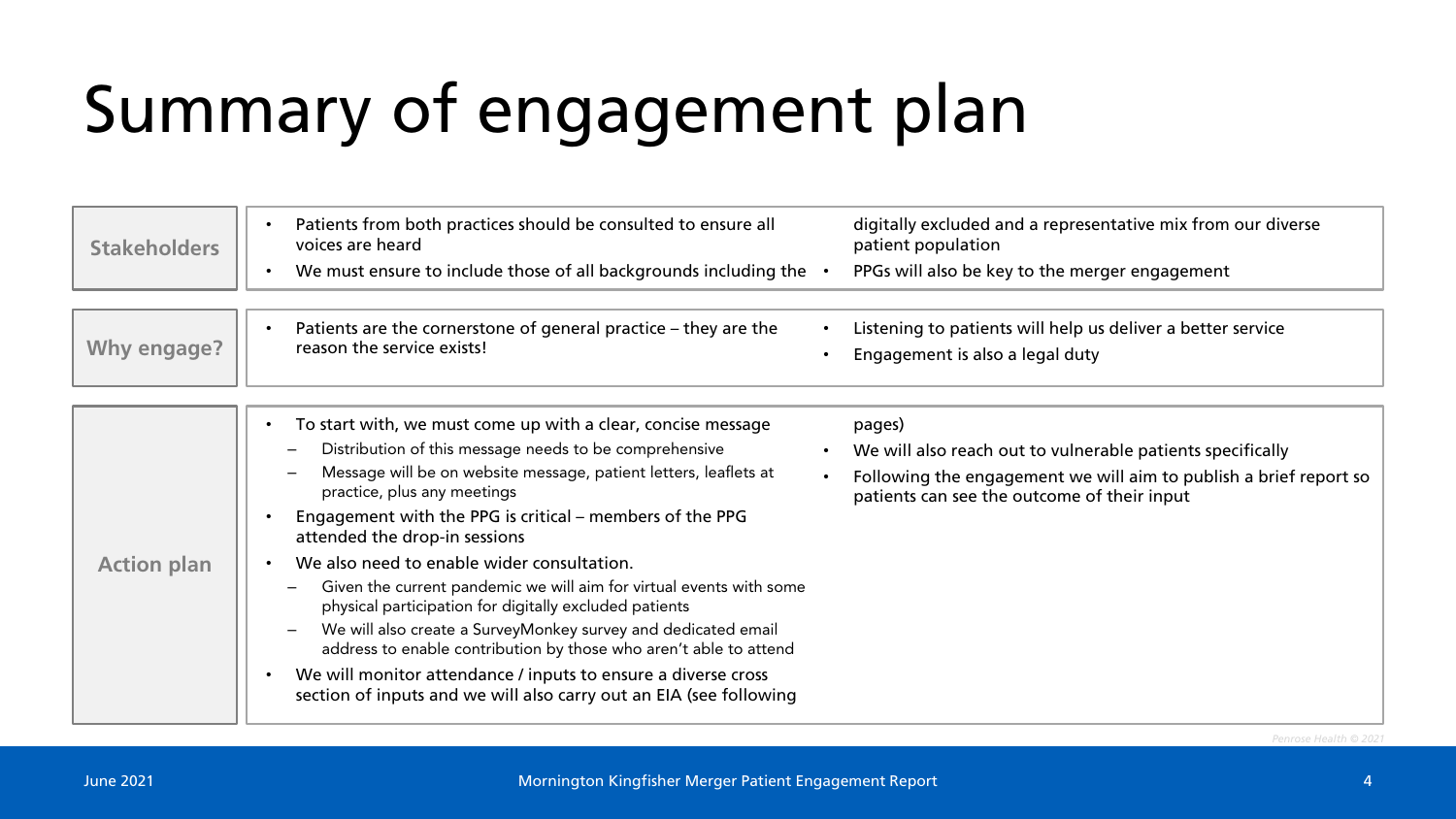# SurveyMonkey for gathering feedback

- The SurveyMonkey is a key part of our engagement plan to gather feedback from patients both named and anonymised
	- This allows us to conduct feedback throughout the process including from those who can't / don't want to attend any engagement meetings
	- This is doubly important during the pandemic as many patients may be uncomfortable using video calls or attending meetings
	- To enable any digitally excluded patients to participate, our reception teams have been briefed to complete the survey on behalf of the patient should they ring the surgery or present in person
- The survey itself consists of 3 pages, with 12 questions in total (screenshots on RHS)
	- Page 1 is an introduction which outlines the purpose of the survey, gives the key messaging  $+$ links to more information and contact details for any questions
	- Page 2 (first five questions) is simply to gather the patients details so that we can engage with respondents should further engagement be beneficial. The contact details on Page 2 are optional should the patients prefer to leave anonymous feedback. We also gather demographic data including gender and ethnicity on this page to ensure we've gathered a good cross section of feedback
	- Page 3 (last seven questions) is the actual feedback itself we have allowed for patients to give us their opinion on key aspects of the merger as well as free text space for any questions or other comments and specific questions (e.g. around the phone number being retained)
- We are including the link to the SurveyMonkey ([surveymonkey.co.uk/r/KingfisherMorningtonMerger\)](https://www.surveymonkey.co.uk/r/KingfisherMorningtonMerger) in our communications with patients regarding the merger as well as adding the link to both practice websites
- During the collection and following the closing of the SurveyMonkey, we will look to categorise the responses and summarise the data for any post-engagement reporting

| <b>NHS</b> |                                                                                                                                                                                                                                                                                                                 |
|------------|-----------------------------------------------------------------------------------------------------------------------------------------------------------------------------------------------------------------------------------------------------------------------------------------------------------------|
|            | Patient feedback on Mornington Surgery & Kingfisher Medical Centre<br>merger                                                                                                                                                                                                                                    |
|            | Introduction                                                                                                                                                                                                                                                                                                    |
|            | Thank you for choosing to fill in our survey on the merger between Mornington Surgery and Kingfisher<br>Medical Centre. We're really keen to hear your thoughts - this information is really important as it will<br>help us to shape the merger plans and understand what we need to do for you, our patients! |
|            | There are just a few short questions below that will help us to help you! Please fill them in to the best of<br>your ability.                                                                                                                                                                                   |
|            | For more details about the merger, please have a read of our websites<br>here: kingfishermedicalcentre.nhs.uk/mornington-surgery.or mornington-surgery.co.uk                                                                                                                                                    |
|            | If you have any other questions, feel free to get in touch with our dedicated email address<br>at Feedback.KingfisherMorningtonMergery@nhs.net or call either practice number and we'll do our<br>best to help you.                                                                                             |
|            |                                                                                                                                                                                                                                                                                                                 |
|            | <b>NEXT</b>                                                                                                                                                                                                                                                                                                     |
|            | 0 of 10 answered contact the contact of the contact of the contact of the contact of the contact of the contact of the contact of the contact of the contact of the contact of the contact of the contact of the contact of th                                                                                  |
|            |                                                                                                                                                                                                                                                                                                                 |

|                                                                                                                                                                                             | Very happy | Somewhat happy | Neither happy<br>nor concerned | Some concerns                          | Very concerned | sure /<br>den't<br>know<br>enough<br>about<br>ship. |
|---------------------------------------------------------------------------------------------------------------------------------------------------------------------------------------------|------------|----------------|--------------------------------|----------------------------------------|----------------|-----------------------------------------------------|
| Some of the existing<br>staff coming over to<br>Kingfisher                                                                                                                                  | $\circ$    | $\circ$        | $\circ$                        | $\circ$                                | $\circ$        |                                                     |
| The timeline of the<br>merger - completed<br>by 30 June 2021                                                                                                                                | $\circ$    | $\circ$        | $\circ$                        | $\circ$                                | $\odot$        | $\circ$                                             |
| The possibility of<br>seeing new staff                                                                                                                                                      | $\Omega$   | $\circ$        | $\circ$                        | $\bullet$                              | $\circ$        |                                                     |
| Increased<br>availability of<br>appointments                                                                                                                                                | $\circ$    | $\circ$        | $\circ$                        | $\circ$                                | $\odot$        | $\bigcirc$                                          |
| Change in location<br>to Kingfisher<br>Medical Centre                                                                                                                                       | $\circ$    | $\odot$        | $\bullet$                      | $\begin{array}{c} \bullet \end{array}$ | $\circ$        | n                                                   |
| Let us know if you have any specific thoughts on any of these points - especially where you've got any concerns<br>9. Please let us know any other thoughts or concerns you might have here |            |                |                                |                                        |                |                                                     |
|                                                                                                                                                                                             |            |                |                                |                                        |                |                                                     |

Source: https://www.surveymonkey.co.uk/r/KingfisherMorningtonMerger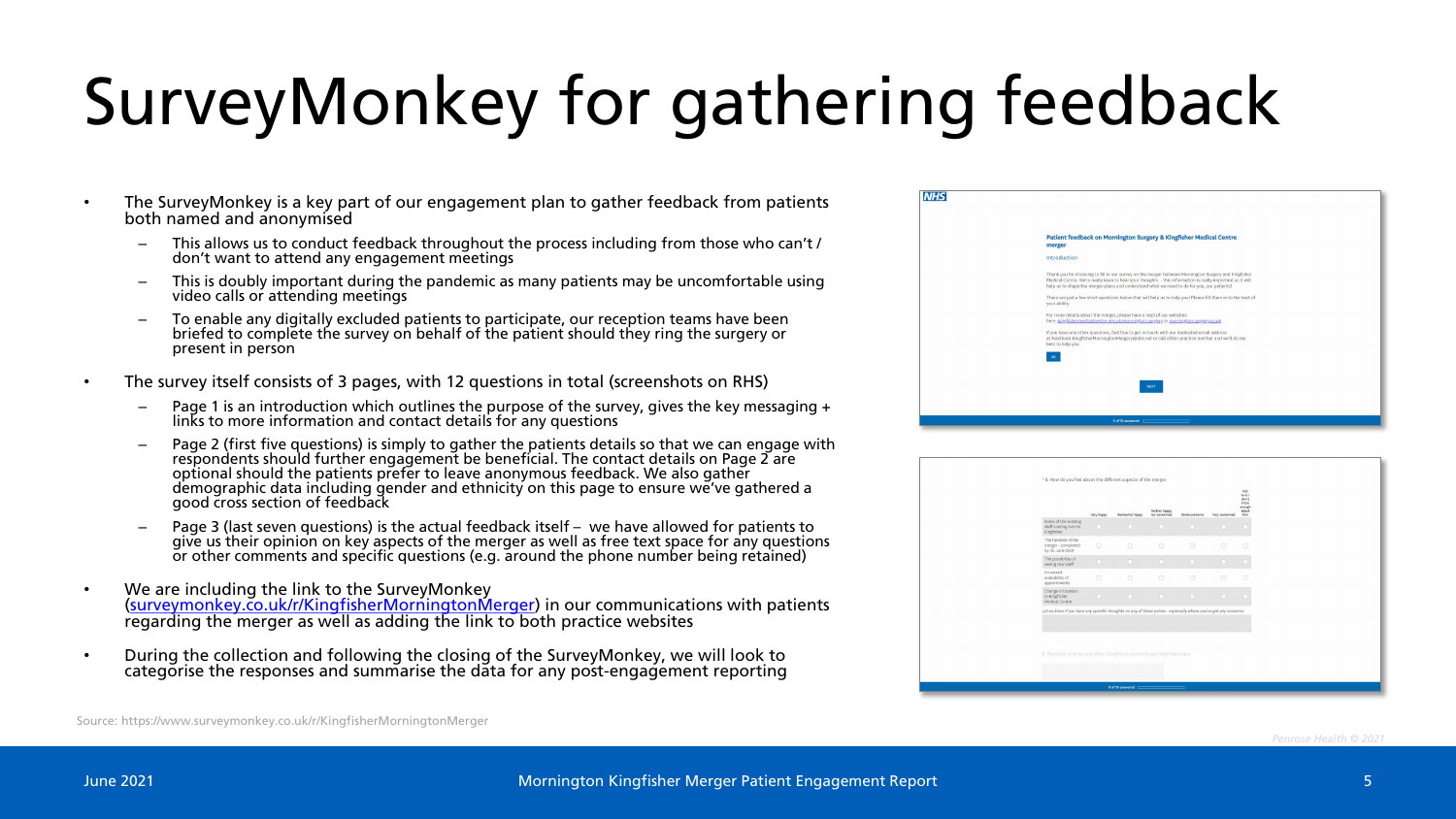# Messaging to patients

#### **Key context**

- Mornington Surgery and Kingfisher Medical Centre are planning to merge to form a single GP practice.
- An exact date has not yet been agreed although it is likely to be later this year.

#### **Changes and improvements**

- Following the merger, *the current Mornington Surgery site will close*, meaning all services will be carried out at the newly refurbished Kingfisher Medical Centre premises
- Kingfisher Medical Centre *is a short walk away (c. 10 minutes)* on Staunton Street. There is good bus access (47, 188, 199, N1, N199) and on-street parking is available right outside. Kingfisher also has a branch site at Surrey Docks which may be closer to you depending on where you live. For<br>directions click here.
- *Some of the Mornington Staff are likely to move to the new practice* including Dr Krishna, Dr Mary and Dharshika Krishna.
- *Patients will also get to meet new staff at Kingfisher* including a number of very experienced GPs, a dedicated nurse, HCA, Paramedic, Pharmacist and Mental Health Nurse
- The new model is slightly different with a variety of different team members (also known as a 'skill mix'), but what it should mean is that you'll get better access i.e. you'll be able to speak to a clinician sooner!
- Because the merged practice will be bigger, we'll have more appointments and we'll be open for more hours, which should mean *more flexibility* and better appointment availability and better appointment availability
- Kingfisher Medical Centre currently runs *Saturday clinics* so Mornington patients will have access to that service as well!

*For more details about the merger, please have a read of our websites here: kingfishermedicalcentre.nhs.uk/mornington-surgery or mornington- surgery.co.uk.* 

**If you have any other questions, feel free to get in touch with our dedicated email address at Feedback.KingfisherMorningtonMergery@nhs.net or call either practice number and we'll do our best to help you.**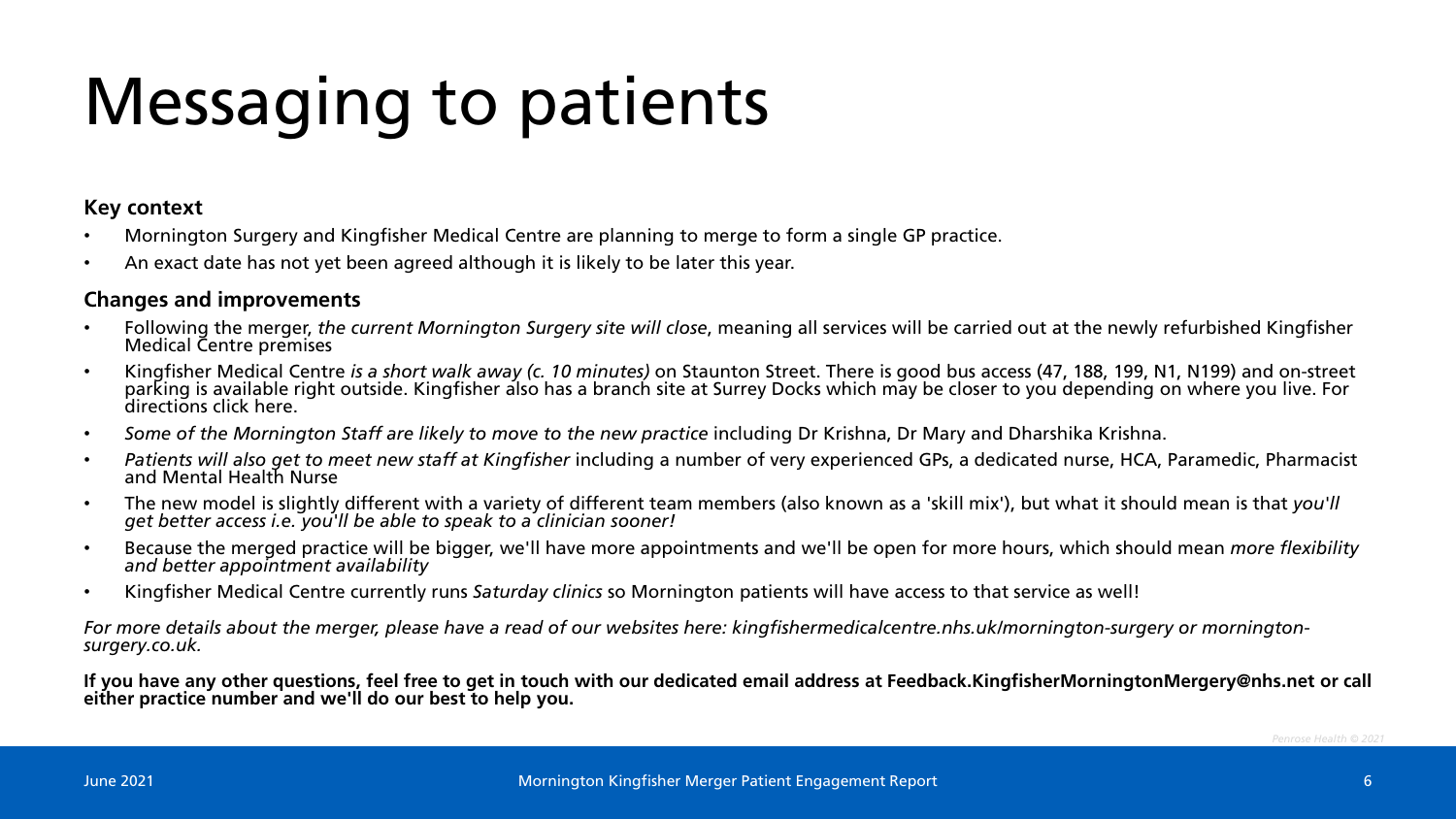# Engagement timeline





*Note: timeline shown is approximate for historical and estimated for future dates; colour coding as at 28th June 2021*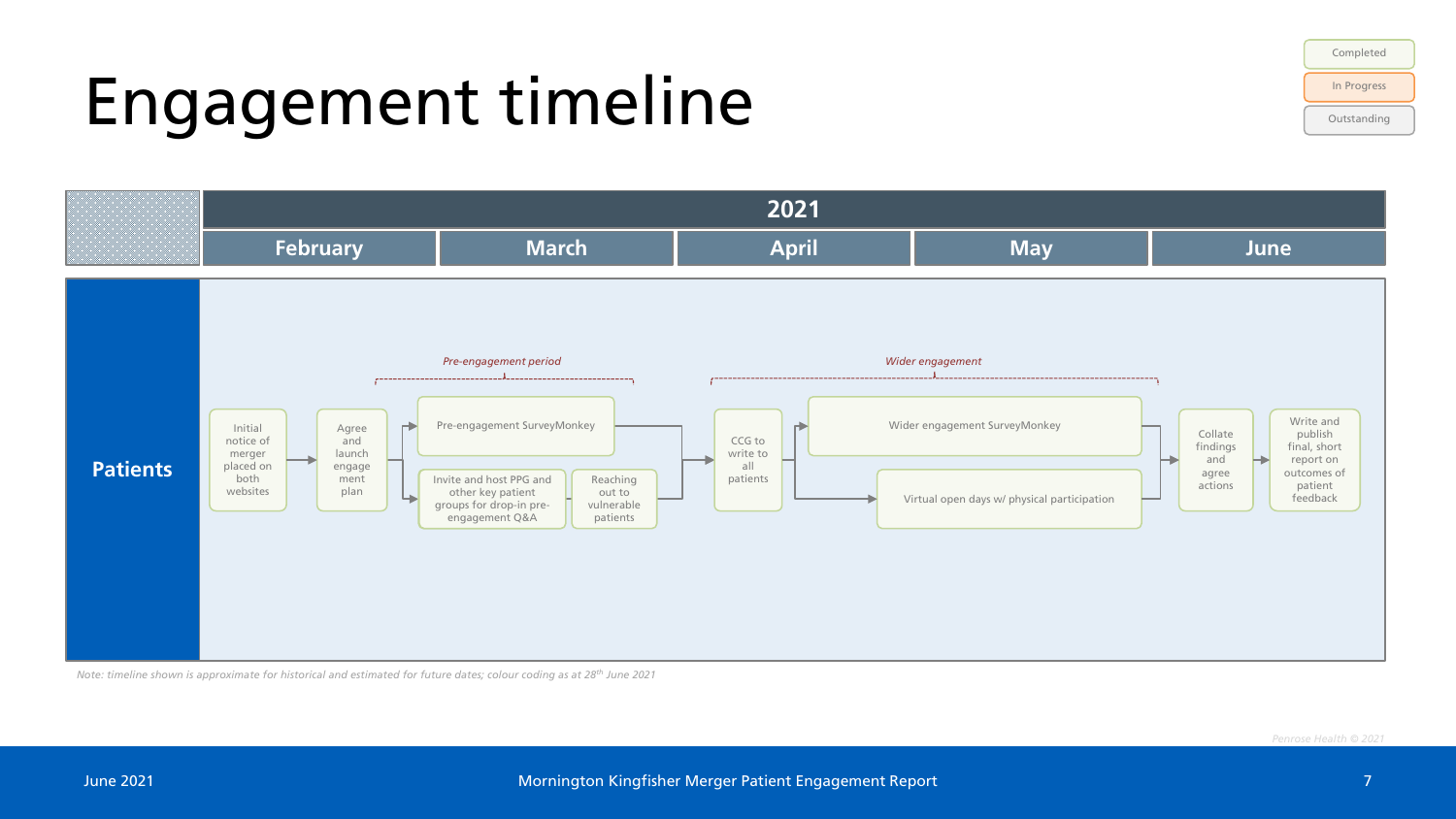#### **SUMMARY OF ENGAGEMENT**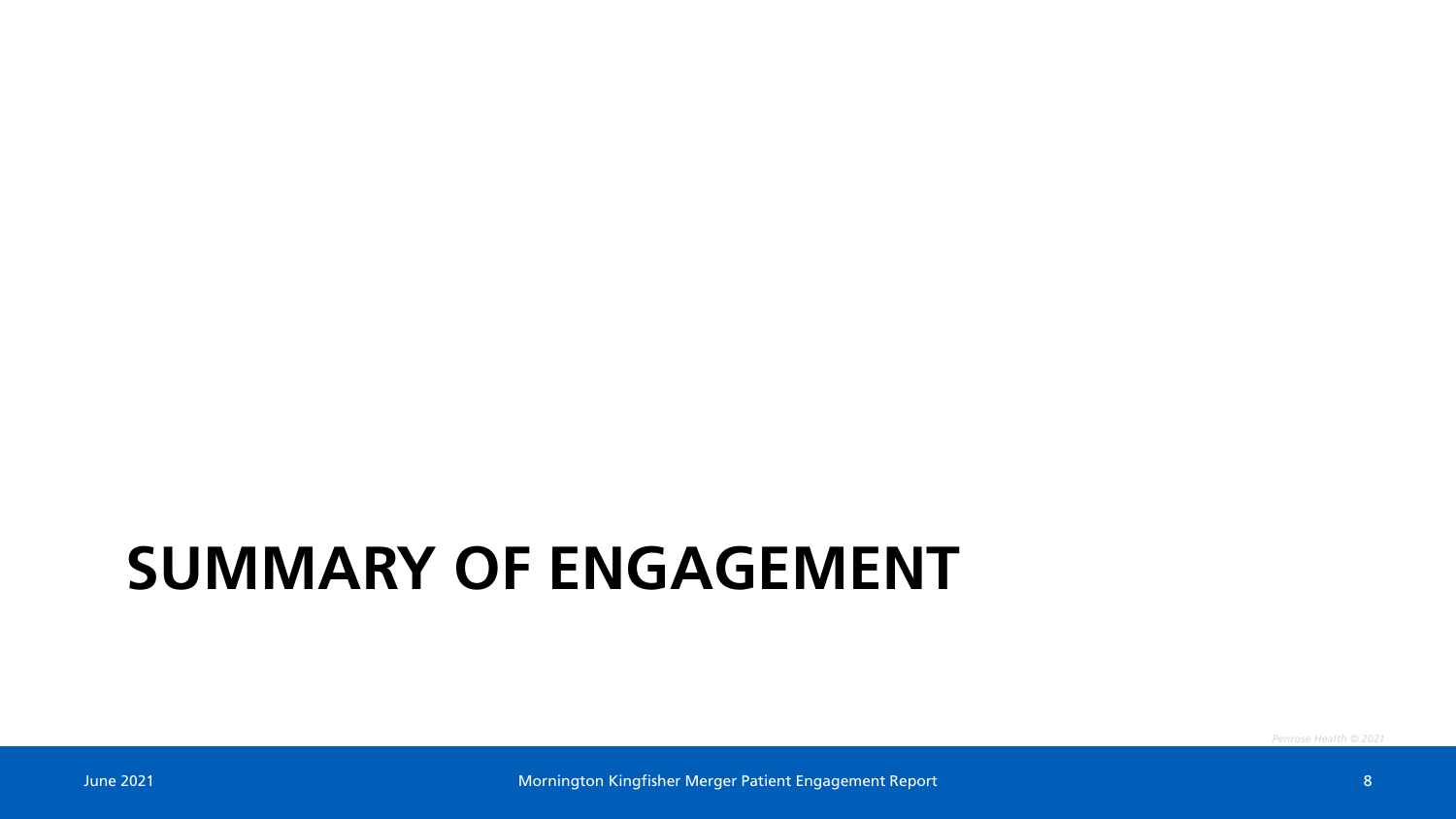# Overview of engagement carried out

- We have engaged with our key patient groups as part of our pre-engagement and with the wider patient population as part of our wider engagement
	- Pre-engagement included our PPG, heavy users of the service and any vulnerable patient groups
	- Wider engagement followed the approval of the merger by the Primary Care Commissioning Committee (PCCC) and the sending out of a merger notification letter to all patients
- As part of this engagements, we have given patients access to our online SurveyMonkey survey (either directly online or via a paper form which was then transcribed to the online form)
	- The data gathered will be shown in summary in the following slides
	- Full SurveyMonkey results can be seen in Appendix 1 of this presentation
	- This link was available to patients via the website and brought to patients' attention on an ad-hoc basis during pre-engagement
- We have notified patients via banners on both websites and created a dedicated email address which is monitored for any questions/concerns that come in from patients
- We have also carried out 6 in-person and virtual drop-in Q&A sessions at Kingfisher Medical Centre and Mornington Surgery
	- Sessions have included both Kingfisher and Mornington clinical and management staff. The format of the sessions was a brief introduction by the Kingfisher team followed by an open Q&A and discussion following those points.
	- Pre-engagement: 2nd March, 3rd March, 4th March. In total we had 14 patients at these sessions (maximum capacity of room to keep the space COVID safe)
	- Wider engagement: 8th June, 9th June, 11th June. In total we had 7 patients including 1 via the circulated Microsoft Teams link.
- Comments from both the surveys and the in-person sessions can be seen on the following pages followed by summary data from the SurveyMonkey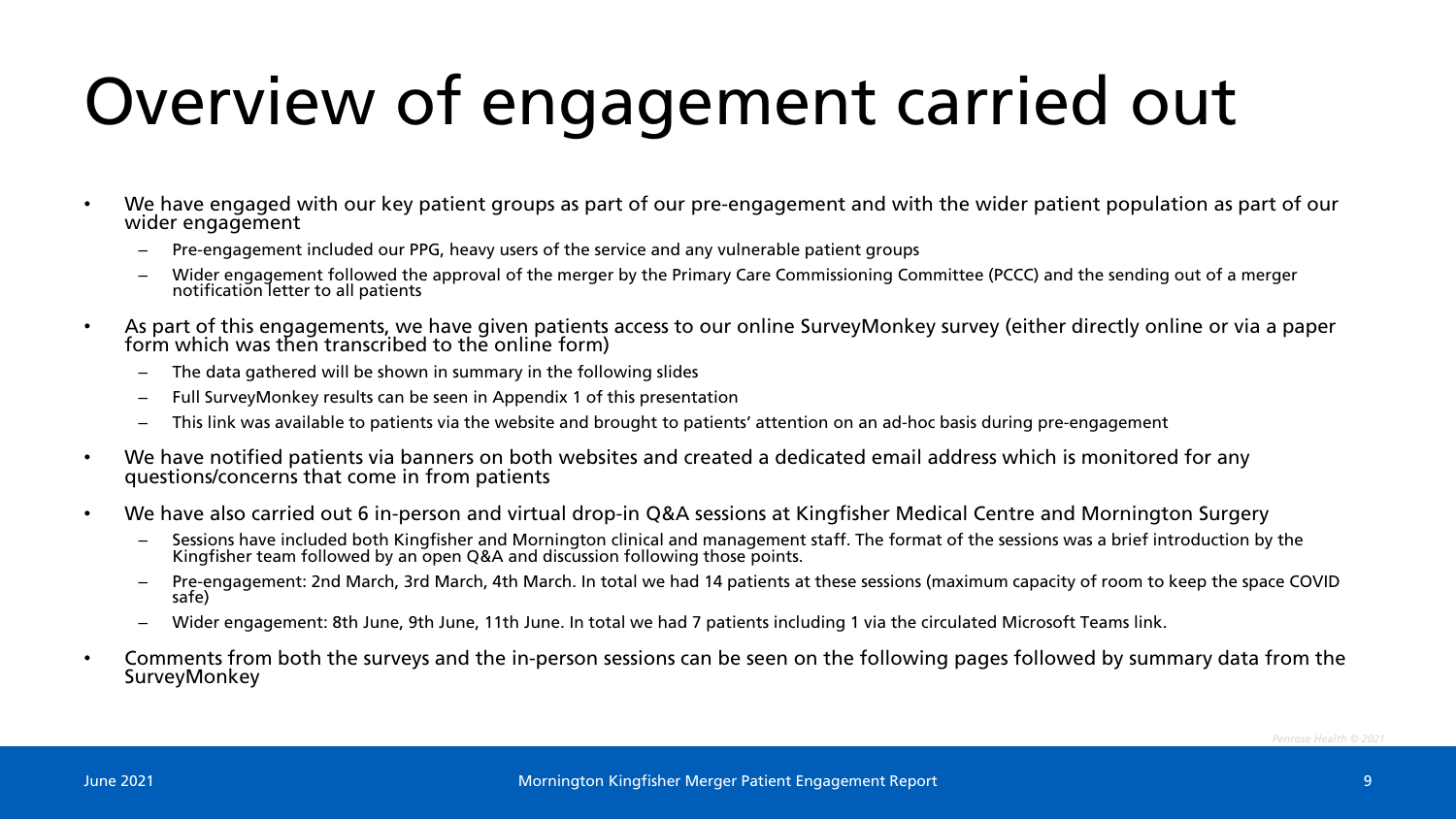# Questions / comments received (1)

| "How long will the appointments be"<br><b>Engagement session question</b>                                                  | "Will I still be able to see Dr Krishna?"<br>Engagement session question                             | "Will repeat prescriptions stay the same?"<br>Engagement session question                                                    |  |  |  |  |
|----------------------------------------------------------------------------------------------------------------------------|------------------------------------------------------------------------------------------------------|------------------------------------------------------------------------------------------------------------------------------|--|--|--|--|
| "What services will you provide? Will blood<br>tests be done in the practice or do we still<br>have to go to the Waldron?" | "Are you strict about catchment areas? I live<br>quite far away but still want to see Dr<br>Krishna" | "I want a doctor who is as compassionate,<br>empathetic and kind as Dr Krishna - what are<br>your staff like at Kingfisher?" |  |  |  |  |
| Engagement session question                                                                                                | Engagement session question                                                                          | Engagement session question                                                                                                  |  |  |  |  |
|                                                                                                                            |                                                                                                      |                                                                                                                              |  |  |  |  |
|                                                                                                                            |                                                                                                      |                                                                                                                              |  |  |  |  |
| "When will the merger be happening?"                                                                                       | "Will you be running any diabetes clinics?"                                                          | "What do you do if you have an urgent issue?"                                                                                |  |  |  |  |
| <b>Engagement session question</b>                                                                                         | <b>Engagement session question</b>                                                                   | Engagement session question                                                                                                  |  |  |  |  |
|                                                                                                                            |                                                                                                      |                                                                                                                              |  |  |  |  |
| "Do you do any out-of-hours sessions for those<br>who work and can't come during the day?"                                 | "How do I get to Kingfisher - where is the<br>nearest bus stop and what buses go there?"             | "Will you have enough doctors here if all the<br>Mornington patients come over?"                                             |  |  |  |  |

Source: SurveyMonkey data as at 28th June 2021. For full extract of SurveyMonkey data, please see appendix 1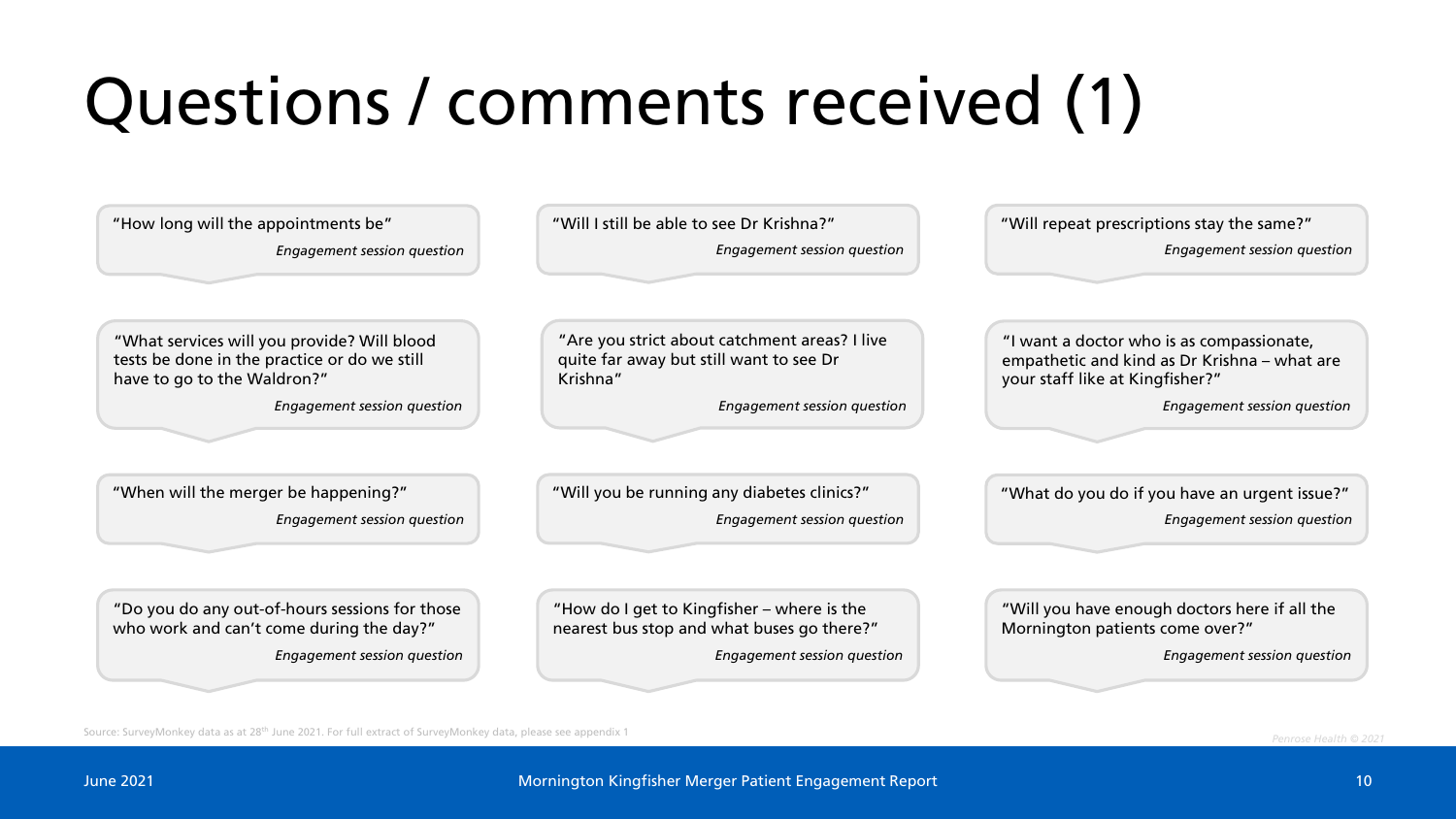# Questions / comments received (2)

| "No concerns at the moment"<br>SurveyMonkey response                                                                          | "too far to travel"<br>SurveyMonkey response                                                                 | "It can be difficult to get appointments"<br>SurveyMonkey response                                       |  |  |  |  |  |
|-------------------------------------------------------------------------------------------------------------------------------|--------------------------------------------------------------------------------------------------------------|----------------------------------------------------------------------------------------------------------|--|--|--|--|--|
| "I am concerned that I won't be kept on as a<br>patient. Dr K has been my GP for decades, i<br>would hate for that to change" | "I am always happy with the staff and doctors.<br>The staff always help me. Hopefully this will<br>continue" | "Do you have a reason why you want to<br>merge. Please let us all know so we don't<br>regret the merger" |  |  |  |  |  |
| SurveyMonkey response                                                                                                         | SurveyMonkey response                                                                                        | SurveyMonkey response                                                                                    |  |  |  |  |  |
|                                                                                                                               |                                                                                                              |                                                                                                          |  |  |  |  |  |
| "Hopefully this will improve patient care"                                                                                    | "Parking areas [are an area of concern]"                                                                     | "I will miss mornington surgery"                                                                         |  |  |  |  |  |
| SurveyMonkey response                                                                                                         | SurveyMonkey response                                                                                        | SurveyMonkey response                                                                                    |  |  |  |  |  |
|                                                                                                                               |                                                                                                              |                                                                                                          |  |  |  |  |  |
| "Mornington surgery is a small community and<br>kingfisher will be a big community"                                           | "This will be like attending the waldron clinic -<br>too many people at once"                                | "You should only have one number otherwise<br>it could get confusing"                                    |  |  |  |  |  |
| SurveyMonkey response                                                                                                         | SurveyMonkey response                                                                                        | SurveyMonkey response                                                                                    |  |  |  |  |  |
|                                                                                                                               |                                                                                                              |                                                                                                          |  |  |  |  |  |

Source: SurveyMonkey data as at 28th June 2021. For full extract of SurveyMonkey data, please see appendix 1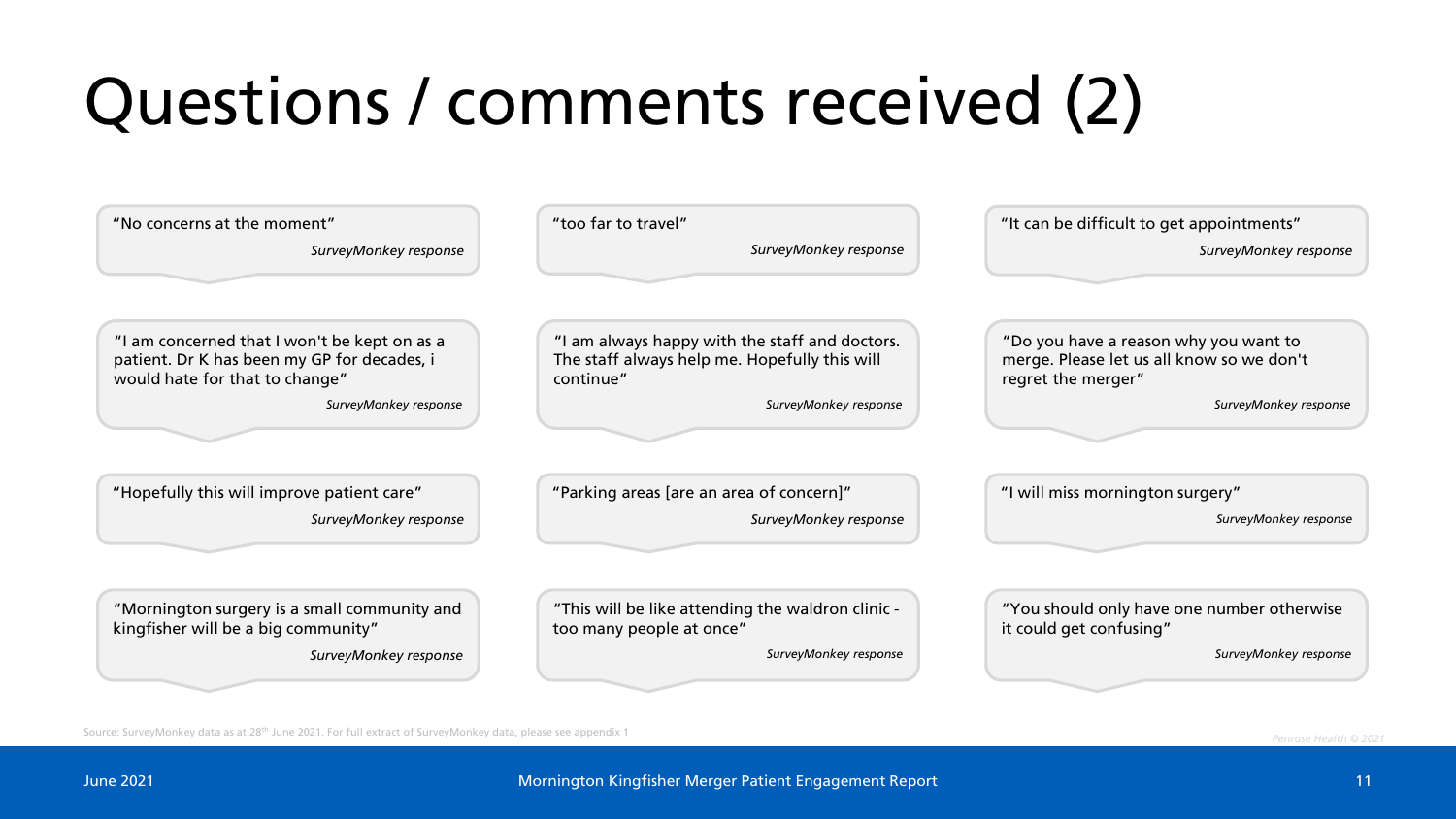#### SurveyMonkey data received



Source: SurveyMonkey data as at 28th June 2021. For full extract of SurveyMonkey data, please see appendix 1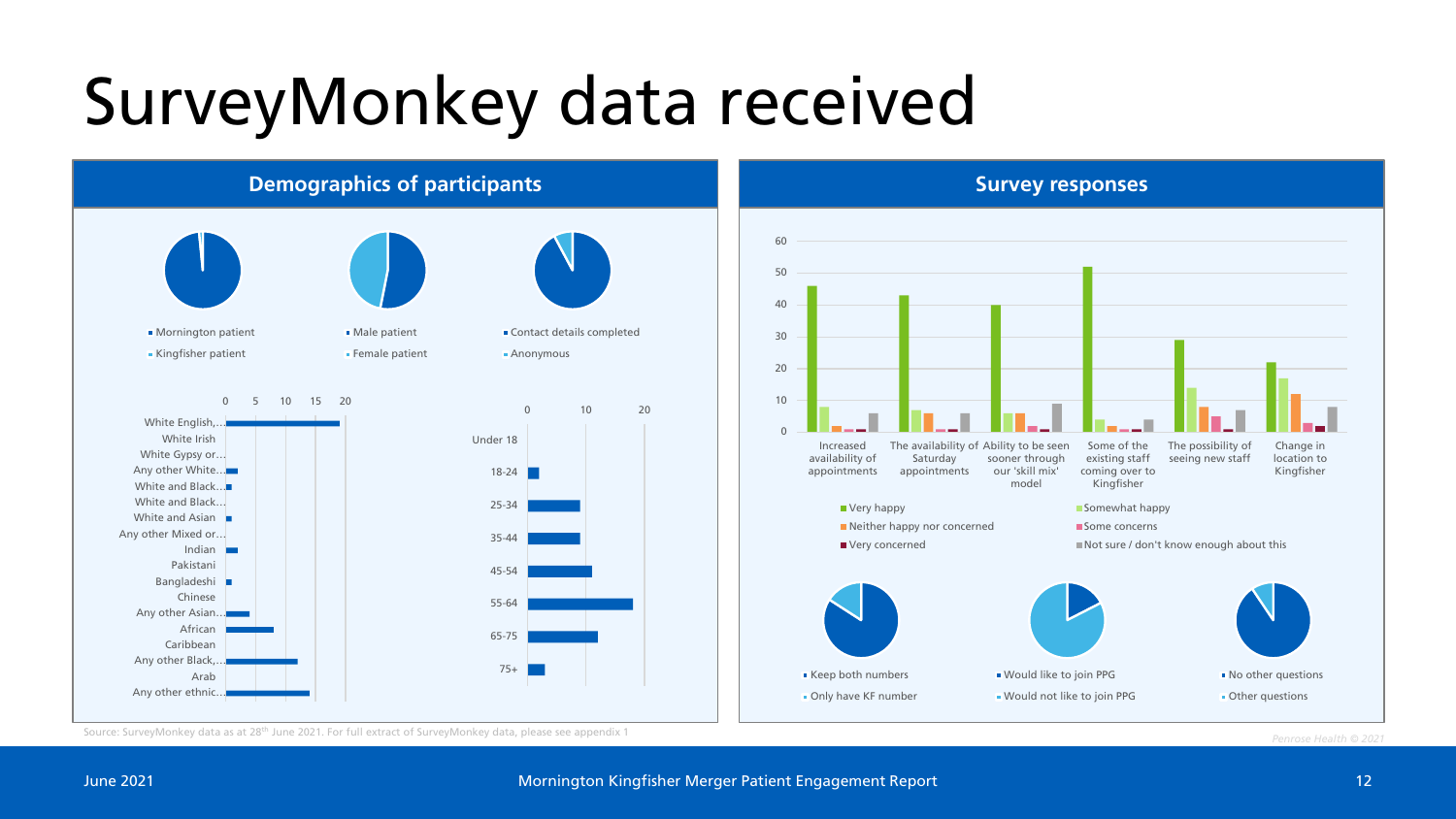### Outcomes from Engagement

- Following the pre-engagement, we reviewed the responses and incorporated them into our business case to the Primary Care Commissioning Committee (PCCC)
- The vast majority of our pre-engagement with patients was constructive and positive about the merger.
- On this basis, the PCCC approved the merger in May 2021
- Following this approval, all patients were notified of the merger by letter and wider engagement was carried out
- This wider engagement confirmed the outcomes of the pre-engagement i.e. that patients were broadly happy with the merger and excited about the improvements that could be made
- Regarding any specific questions or concerns, these have been addressed contemporaneously and we have produced a briefing for new patients that includes a detailed FAQ covering most of the areas of concern for any patients who haven't been able to send their questions in or attend a briefing session
- Staff have been briefed similarly, and we feel confident that we will be able to make this a smooth, positive transition for patients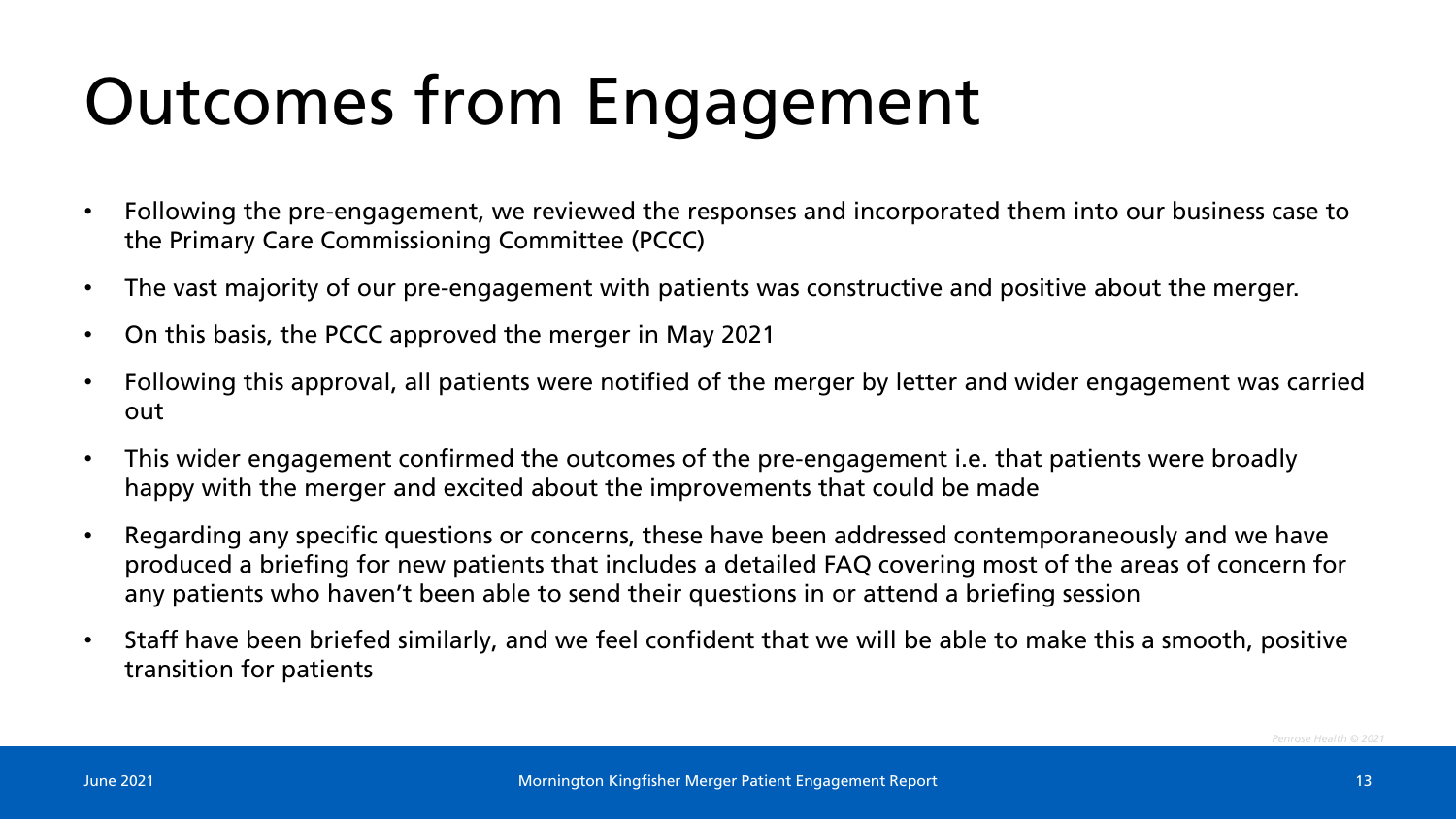#### Thank you for your time

#### From the teams at Mornington Surgery and Kingfisher Medical Centre

*For any questions on this report or anything else regarding the merger, please contact us on [Feedback.KingfisherMorningtonMergery@nhs.net](mailto:Feedback.KingfisherMorningtonMergery@nhs.net)*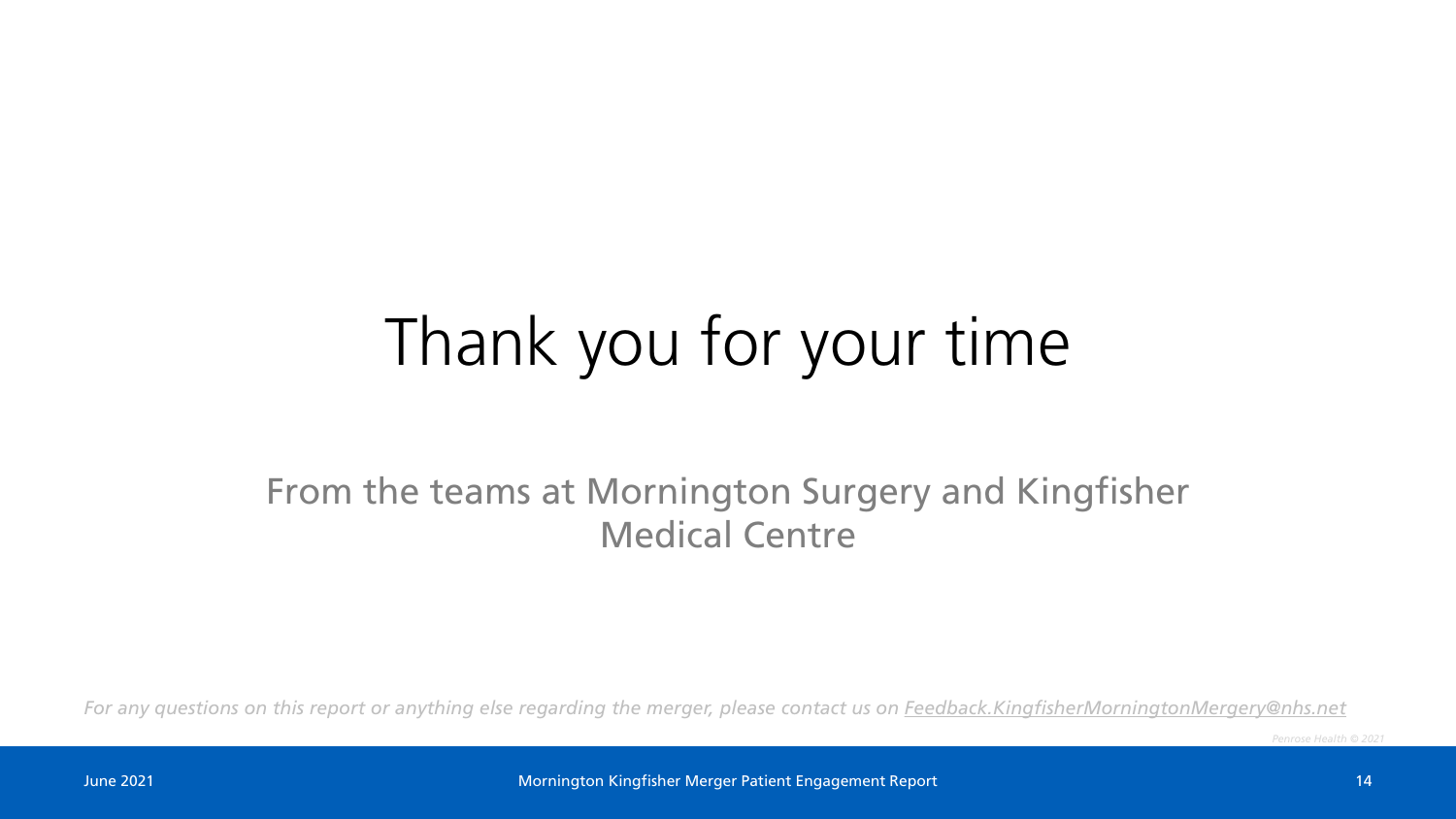#### **APPENDIX 1 – SURVEY MONKEY FULL OUTPUT**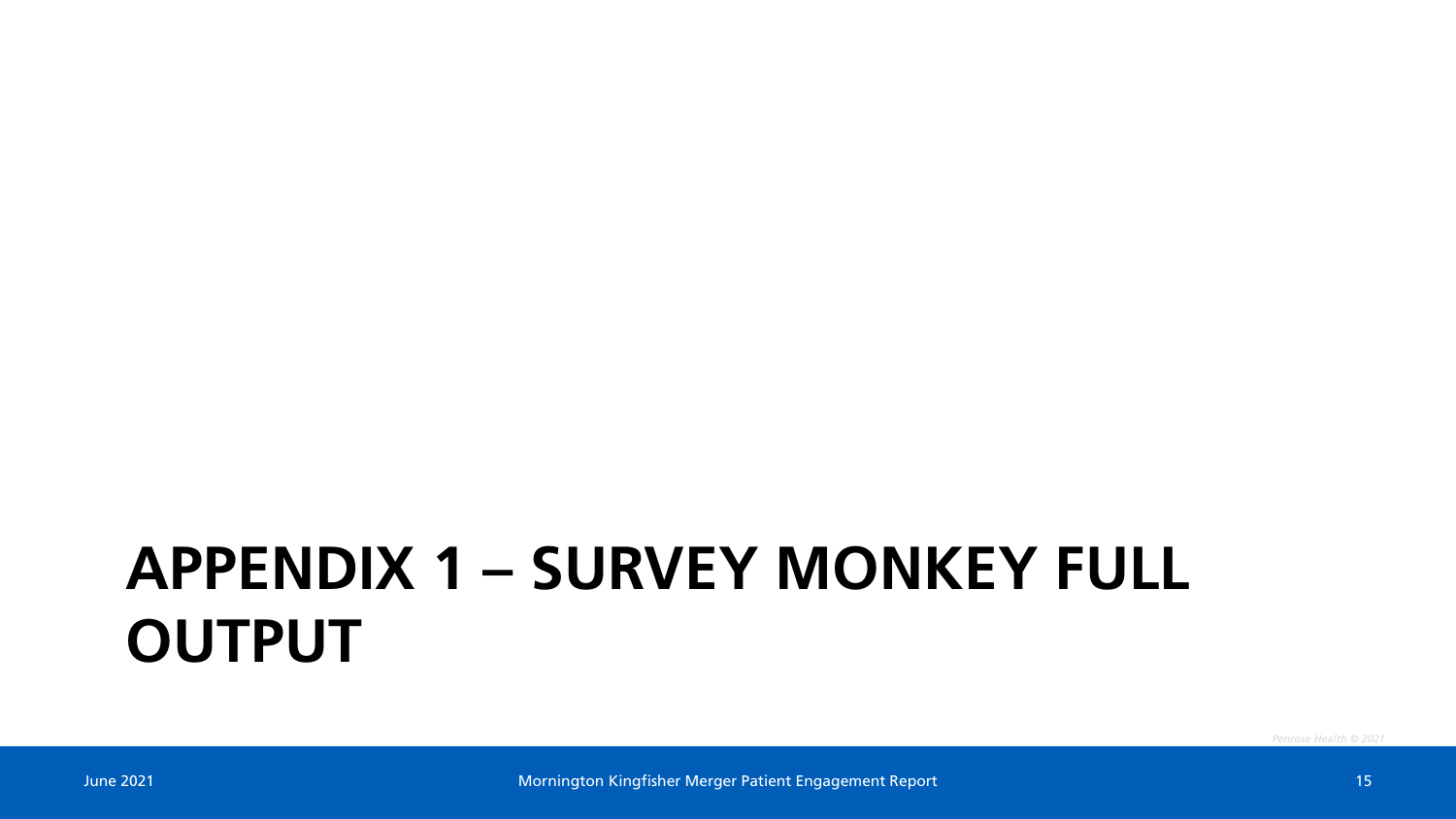|             | <b>Respondent ID</b> Date started survey | <b>Surgery</b>   | Age   | <b>Gender</b> | <b>Ethnicity</b>                                                   | Have you already read about the<br>merger online, read the<br>information at the start of the<br>survey or spoken to anyone in<br>the team about it? | your<br>practice to<br>friends/fami<br>ly? | How likely  Increased<br>recommend appointments | <b>The</b><br>are you to lavailability of availability of<br><b>Saturday</b><br>appointments 'skill mix' | Ability to be<br>seen sooner<br>through our<br>model | Some of the The<br>coming over seeing new<br>to Kingfisher staff | existing staff possibility of  | <b>Change in</b><br>location to<br>Kingfisher<br><b>Medical</b><br><b>Centre (with</b><br>improvements<br>as above) | Any specific<br>thoughts/concerns                                                                                                                                                                                                                                      | <b>Would you</b><br>llike us to keep you like<br>the same<br>telephone<br>numbers or<br>prefer to have<br>one number<br>only? | to join<br>our PPG? | Would Please let us know any other Have you got<br>thoughts or concerns you<br>might have here | any other<br>questions<br>about the<br>merger that<br>need<br>answering?           |
|-------------|------------------------------------------|------------------|-------|---------------|--------------------------------------------------------------------|------------------------------------------------------------------------------------------------------------------------------------------------------|--------------------------------------------|-------------------------------------------------|----------------------------------------------------------------------------------------------------------|------------------------------------------------------|------------------------------------------------------------------|--------------------------------|---------------------------------------------------------------------------------------------------------------------|------------------------------------------------------------------------------------------------------------------------------------------------------------------------------------------------------------------------------------------------------------------------|-------------------------------------------------------------------------------------------------------------------------------|---------------------|------------------------------------------------------------------------------------------------|------------------------------------------------------------------------------------|
| 12534263963 | 2021-03-30 10:21:17 Mornington           | ¦Surgery         | 25-34 | Female        | White and Black Caribbean                                          | I Yes and I have as much information as I Extremely<br>need right now                                                                                | Unlikely                                   | Very happy                                      | Very happy                                                                                               | Very happy                                           | Very happy                                                       | Very happy                     | Very happy                                                                                                          | I believe this should of<br>happened many years ago<br>and is an exciting step in<br>somewhat redeeming<br>Morningtonâ€ <sup>™</sup> s reputation have two<br>after the downfall it has<br>seen in the last few years.<br>Very exciting changes<br>ahead!! Can't wait! | $\mathsf{Keep}$<br>Mornington<br>Telephone<br>∥number but<br>Inumbers                                                         | <b>No</b>           |                                                                                                | <b>No</b>                                                                          |
| 12475198540 | 2021-03-09 11:50:11 Mornington           | ∥Surgery         | 65-75 | Male          | African                                                            | Yes but I still have questions                                                                                                                       | Extremely<br>Likely                        | Somewhat<br>$ $ happy                           | Somewhat<br>happy                                                                                        | Neither happy<br>nor concerned                       | Very happy                                                       | Somewhat<br>happy              | Somewhat<br>happy                                                                                                   |                                                                                                                                                                                                                                                                        | $\overline{\parallel}$ Keep MT Tel                                                                                            | <b>No</b>           | Mornington surgery is a small<br>community and kingfisher will be<br>la big community          | Yes (please<br>specify) - I will<br>miss<br>mornington<br>surgery                  |
| 12472952776 | 2021-03-08 17:47:04 Mornington           | <b>Surgery</b>   | 65-75 | Female        | White English, Welsh, Scottish,<br>Northern Irish or British       | No I haven't read about the merger                                                                                                                   | Extremely<br>Likely                        | Very happy                                      | Very happy                                                                                               | Very happy                                           | Very happy                                                       | Very happy                     | Very happy                                                                                                          |                                                                                                                                                                                                                                                                        | Move to KF<br>Inumber                                                                                                         | No                  | No concerns                                                                                    | No                                                                                 |
| 12472915850 | 2021-03-08 17:36:20 Morningtor           | ¦Surgery         | 55-64 | Male          | White English, Welsh, Scottish,<br>Northern Irish or British       | Ves and I have as much information as I Extremely<br>need right now                                                                                  | Likely                                     | Very happy                                      | Very happy                                                                                               | Very happy                                           | Very happy                                                       | Very happy                     | Very happy                                                                                                          |                                                                                                                                                                                                                                                                        | Keep MT Tel                                                                                                                   | No                  | No concerns at the moment                                                                      | No                                                                                 |
| 12472908354 | 2021-03-08 17:33:35 Mornington           | <b>Surgery</b>   | 65-75 | Female        | White English, Welsh, Scottish,<br>Northern Irish or British       | Yes but I still have questions                                                                                                                       | Likely                                     |                                                 | Very concerned Very concerned Very concerned Somewhat                                                    |                                                      | happy                                                            | know enough<br>about this      | Not sure / don't Very concerned                                                                                     |                                                                                                                                                                                                                                                                        | Keep MT Tel                                                                                                                   |                     | This will be like attending the<br>waldron clinic - too many people<br>‼at once                | Yes (please<br>specify) - afraid<br>that<br>appointments<br>not be as<br>available |
| 12472901114 | 2021-03-08 17:31:02 Morningtor           | Surgery          | 25-34 | Male          | Any other Black, African or Caribbean<br>background                | I Yes and I have as much information as I Extremely<br>need right now                                                                                | Likely                                     | Very happy                                      | Very happy                                                                                               | Very happy                                           | Very happy                                                       | Very happy                     | Very happy                                                                                                          |                                                                                                                                                                                                                                                                        | $\sf I$ Keep MT Tel                                                                                                           | No                  | <b>None</b>                                                                                    | No                                                                                 |
| 12472894424 | 2021-03-08 17:29:43 Mornington           | <b>Surgery</b>   | 35-44 | Male          | Indian                                                             | Yes and I have as much information as I Extremely<br>need right now                                                                                  | Likely                                     | Very happy                                      | Somewhat<br>happy                                                                                        | Somewhat<br>happy                                    | Somewhat<br>happy                                                | Somewhat<br>happy              | Somewhat<br>happy                                                                                                   |                                                                                                                                                                                                                                                                        | $\overline{\phantom{a}}$ Keep MT Tel                                                                                          | <b>No</b>           | No concerns                                                                                    | <b>No</b>                                                                          |
| 12472842765 | 2021-03-08 17:13:15 Morningtor           | Surgery          | 55-64 | Female        | White and Asian                                                    | IYes and I have as much information as I Extremely<br>need right now                                                                                 | Likely                                     | Very happy                                      | Very happy                                                                                               | Very happy                                           | Very happy                                                       | Very happy                     | Very happy                                                                                                          | No concerns                                                                                                                                                                                                                                                            | Move to KF<br>number                                                                                                          | No                  | <b>No concerns</b>                                                                             | No                                                                                 |
| 12472774827 | 2021-03-08 16:52:18 Morningtor           | <b>∣</b> Surgery | 45-54 | Male          | Any other ethnic group                                             | Yes and I have as much information as I Extremely<br>need right now                                                                                  | Likely                                     | Very happy                                      | Very happy                                                                                               | Very happy                                           | Very happy                                                       | Very happy                     | Very happy                                                                                                          |                                                                                                                                                                                                                                                                        | Keep MT Tel                                                                                                                   | Yes                 | $\overline{\parallel}$ none                                                                    | No                                                                                 |
| 12472766158 | 2021-03-08 16:49:37 Mornington           | ‼Surgery         | 45-54 | Female        | Any other Black, African or Caribbear<br>background                | IYes and I have as much information as I Extremely<br>need right now                                                                                 | Likely                                     | <b>Very happy</b>                               | Very happy                                                                                               | Very happy                                           | Very happy                                                       | Somewhat<br>happy              | Very happy                                                                                                          |                                                                                                                                                                                                                                                                        | Keep MT Tel                                                                                                                   | Yes                 | <b>None</b>                                                                                    | No                                                                                 |
| 12472725175 | 2021-03-08 16:37:00 Mornington           | <b>Surgery</b>   | 45-54 | Male          | White English, Welsh, Scottish,<br>Northern Irish or British       | No I haven't read about the merger                                                                                                                   | Extremely<br>Likely                        | Very happy                                      | Very happy                                                                                               | Very happy                                           | Very happy                                                       | Very happy                     | Very happy                                                                                                          |                                                                                                                                                                                                                                                                        | Move to KF<br><i>i</i> number                                                                                                 | No                  |                                                                                                | No                                                                                 |
| 12472712354 | 2021-03-08 16:33:04 Morningtor           | <b>Surgery</b>   | 55-64 | Female        | Any other Black, African or Caribbear<br>background                | Yes and I have as much information as I Likely<br>Ineed right now                                                                                    |                                            | Very happy                                      | Very happy                                                                                               | Very happy                                           | Very happy                                                       | Very happy                     | Neither happy<br>nor concerned                                                                                      |                                                                                                                                                                                                                                                                        | Keep MT Tel                                                                                                                   | No                  |                                                                                                | No                                                                                 |
| 12472707920 | 2021-03-08 16:31:49 Mornington           |                  | 55-64 | Male          | Any other ethnic group                                             | Yes and I have as much information as I Extremely<br>need right now                                                                                  | Likely                                     | Very happy                                      | Very happy                                                                                               | Very happy                                           | Very happy                                                       | Very happy                     | Very happy                                                                                                          |                                                                                                                                                                                                                                                                        | $\sqrt{\frac{1}{2}}$ Keep MT Tel No                                                                                           |                     |                                                                                                | No                                                                                 |
| 12472703444 | 2021-03-08 16:22:05 Morningtor           | Surgery          | 55-64 | Male          | African                                                            | IYes and I have as much information as I Extremely                                                                                                   |                                            | Very happy                                      | Very happy                                                                                               | Very happy                                           | Very happy                                                       | Very happy                     | Somewhat                                                                                                            |                                                                                                                                                                                                                                                                        | Keep MT Tel                                                                                                                   | No.                 |                                                                                                | No                                                                                 |
| 12472671819 | 2021-03-08 16:20:38 Mornington           | <b>Surgery</b>   | 18-24 | Female        | White English, Welsh, Scottish,                                    | Ineed right now<br>No I haven't read about the merger                                                                                                | Likely<br>Extremely                        | Somewhat                                        | Very happy                                                                                               | Very happy                                           | Very happy                                                       | Somewhat                       | happy<br>Very happy                                                                                                 |                                                                                                                                                                                                                                                                        | Move to KF                                                                                                                    | <b>No</b>           | N/A                                                                                            | No                                                                                 |
| 12472667090 | 2021-03-08 16:19:13  Morningtor          | ⊺Surgery         | 65-75 | Male          | Northern Irish or British<br>Any other Black, African or Caribbear | Yes and I have as much information as I Extremely                                                                                                    | Likely                                     | happy<br>Very happy                             | Very happy                                                                                               | Very happy                                           | Very happy                                                       | happy<br>Very happy            | Somewhat                                                                                                            |                                                                                                                                                                                                                                                                        | inumber<br>Keep MT Tel                                                                                                        | No                  |                                                                                                | No                                                                                 |
| 12472618082 | 2021-03-08 16:04:27 Morningtor           | <b>Surgery</b>   | 65-75 | Female        | background<br>White English, Welsh, Scottish,                      | Ineed right now<br>No I haven't read about the merger                                                                                                | Likely<br>Extremely                        | Very happy                                      | Very happy                                                                                               | Very happy                                           | Very happy                                                       | Very happy                     | happy<br>Neither happy                                                                                              |                                                                                                                                                                                                                                                                        | $\frac{1}{2}$ Keep MT Tel                                                                                                     | No                  | too far to travel                                                                              | No                                                                                 |
| 12472612859 | 2021-03-08 16:02:52 Morningtor           | ¦Surgery         | 65-75 | Male          | Northern Irish or British<br>White English, Welsh, Scottish,       | No I haven't read about the merger                                                                                                                   | Likely<br>Extremely                        | $\blacksquare$ Very happy                       | Neither happy                                                                                            | Very happy                                           | Very happy                                                       | Very happy                     | nor concerned<br>Very happy                                                                                         |                                                                                                                                                                                                                                                                        | ∥Keep MT Tel                                                                                                                  | No                  | Too far to travel                                                                              | No                                                                                 |
| 12472588158 | 2021-03-08 15:55:15 Mornington           | <b>ISurgery</b>  | 45-54 | Female        | Northern Irish or British<br>Any other Black, African or Caribbean | <b>Ves and I have as much information as I Likely</b>                                                                                                | Likely                                     | Very happy                                      | nor concerned<br>Very happy                                                                              | Very happy                                           | Very happy                                                       | Very happy                     | Somewhat                                                                                                            |                                                                                                                                                                                                                                                                        | !Keep MT Tel                                                                                                                  | No.                 |                                                                                                | No                                                                                 |
| 12472581524 | 2021-03-08 15:53:10 Mornington           | Surgery          | 55-64 | Male          | background<br>Any other Black, African or Caribbean                | need right now<br>No I haven't read about the merger                                                                                                 | Extremely                                  |                                                 | Not sure / don't Not sure / don't Not sure / don't Not sure / don't Not sure / don't                     |                                                      |                                                                  |                                | happy<br>Not sure / don't                                                                                           |                                                                                                                                                                                                                                                                        | ¡Keep MT Tel                                                                                                                  | <b>No</b>           | jn/a                                                                                           | No                                                                                 |
|             |                                          | <b>Surgery</b>   |       |               | background                                                         |                                                                                                                                                      | Likely                                     | ∥know enough<br>about this                      | know enough<br>about this                                                                                | know enough<br>about this                            | know enough<br>about this                                        | know enough<br>about this      | know enough<br>about this                                                                                           |                                                                                                                                                                                                                                                                        |                                                                                                                               |                     |                                                                                                |                                                                                    |
| 12472577194 | 2021-03-08 15:51:49 Mornington           | <b>Surgery</b>   | 45-54 | Male          | White English, Welsh, Scottish,<br>Northern Irish or British       | Yes and I have as much information as I Extremely<br>need right now                                                                                  | Likely                                     | Very happy                                      | Very happy                                                                                               | Very happy                                           | Very happy                                                       | Very happy                     | Neither happy<br>nor concerned                                                                                      |                                                                                                                                                                                                                                                                        | $\overline{\phantom{a}}$ Keep MT Tel                                                                                          | Yes                 | ⊺n/a                                                                                           | No                                                                                 |
| 12472571789 | 2021-03-08 15:50:03 Mornington           | Surgery          | 25-34 | Male          | Any other ethnic group                                             | IYes and I have as much information as I Likely<br>need right now                                                                                    |                                            | Very happy                                      | Very happy                                                                                               | Neither happy<br>nor concerned                       | Somewhat<br>happy                                                | Somewhat<br>happy              | Somewhat<br>happy                                                                                                   |                                                                                                                                                                                                                                                                        | $\sf I$ Keep MT Tel                                                                                                           | <b>No</b>           | $\mathsf{In}/\mathsf{a}$                                                                       | No                                                                                 |
| 12472559887 | 2021-03-08 15:46:27 Mornington           | <b>∥Surgery</b>  | 25-34 | Male          | Bangladeshi                                                        | No I haven't read about the merger                                                                                                                   | Likely                                     | Somewhat<br> happy                              | Somewhat<br>happy                                                                                        | Somewhat<br>happy                                    | Somewhat<br>happy                                                | Somewhat<br>happy              | Somewhat<br>happy                                                                                                   |                                                                                                                                                                                                                                                                        | $\sqrt{\phantom{a}}$ Keep MT Tel No                                                                                           |                     |                                                                                                | No                                                                                 |
| 12472552998 | 2021-03-08 15:44:21 Mornington           | ‼Surgery         | 35-44 | Male          | Any other Asian background                                         | No I haven't read about the merger                                                                                                                   | Likely                                     | <b>Very happy</b>                               | Very happy                                                                                               | Neither happy<br>nor concerned                       | Very happy                                                       | Some concerns                  | Some concerns                                                                                                       |                                                                                                                                                                                                                                                                        | Keep MT Tel                                                                                                                   | <b>No</b>           | It can be difficult to get<br><b>appointments</b>                                              | No                                                                                 |
| 12472549016 | 2021-03-08 15:43:01 Mornington           | Surgery          | 35-44 | Male          | White English, Welsh, Scottish,<br>Northern Irish or British       | Yes and I have as much information as I Likely<br>need right now                                                                                     |                                            | Neither happy<br>nor concerned                  | Neither happy<br>nor concerned                                                                           | Neither happy<br>nor concerned                       | Neither happy<br>nor concerned                                   | Neither happy<br>nor concerned | Neither happy<br>nor concerned                                                                                      |                                                                                                                                                                                                                                                                        | Keep MT Tel                                                                                                                   | <b>No</b>           |                                                                                                | No                                                                                 |
| 12472544861 | 2021-03-08 15:41:44 Mornington           | <b>Surgery</b>   | 45-54 | Female        | Any other ethnic group                                             | IYes and I have as much information as I Extremely<br>need right now                                                                                 | Likely                                     | Very happy                                      | Very happy                                                                                               | Very happy                                           | Very happy                                                       | Very happy                     | Very happy                                                                                                          |                                                                                                                                                                                                                                                                        | Keep MT Tel                                                                                                                   | Yes                 |                                                                                                | No                                                                                 |

| No                               |
|----------------------------------|
|                                  |
|                                  |
|                                  |
| Yes (please<br>specify) - I will |
| miss                             |
| mornington<br>surgery            |
| No                               |
| No                               |
| Yes (please<br>specify) - afraid |
| that<br>appointments             |
| not be as<br>available           |
| No                               |
| No                               |
| No                               |
| No                               |
| No                               |
| No                               |
| No                               |
| No                               |
| No                               |
| No                               |
| No                               |
| No                               |
| No                               |
| No                               |
| No                               |
| No                               |
| No                               |
| No                               |
| No                               |
| No                               |
|                                  |
| No                               |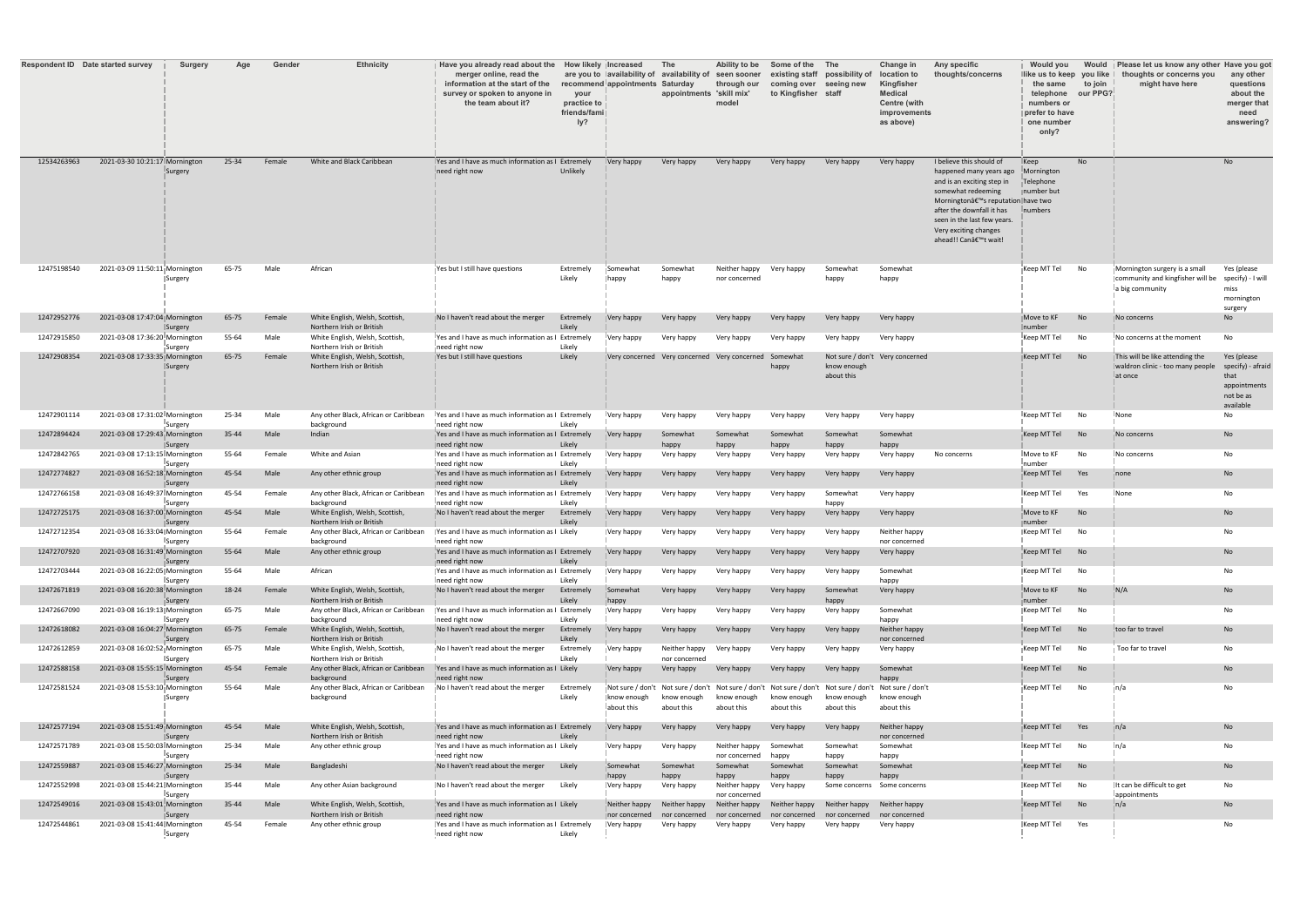| 12472537328 | 2021-03-08 15:39:24 Mornington | <b>Surgery</b>      | 55-64     | Male   | Any other Black, African or Caribbean<br>background          | No I haven't read about the merger                                                  | Likely              | ∥Not sure / don't<br>Iknow enough<br>about this              | Not sure / don't Not sure / don't Not sure / don't<br>know enough<br>about this                             | know enough<br>about this                                | know enough<br>about this | Not sure / don't<br>know enough<br>about this | Not sure / don't<br>know enough<br>about this                  | Keep MT Tel                        | Yes       | Hopefully this will improve patient No<br>$ _{\text{care}}$                                                                      |                                                                                                                     |
|-------------|--------------------------------|---------------------|-----------|--------|--------------------------------------------------------------|-------------------------------------------------------------------------------------|---------------------|--------------------------------------------------------------|-------------------------------------------------------------------------------------------------------------|----------------------------------------------------------|---------------------------|-----------------------------------------------|----------------------------------------------------------------|------------------------------------|-----------|----------------------------------------------------------------------------------------------------------------------------------|---------------------------------------------------------------------------------------------------------------------|
| 12472533476 | 2021-03-08 15:38:13 Mornington | <b>Surgery</b>      | 55-64     | Male   | White English, Welsh, Scottish,<br>Northern Irish or British | Pes and I have as much information as I Likely<br>need right now                    |                     | Very happy                                                   | Very happy                                                                                                  | Very happy                                               | Very happy                | Somewhat<br>happy                             | Somewhat<br>happy                                              | Keep MT Tel                        | No        |                                                                                                                                  | No                                                                                                                  |
| 12472529548 | 2021-03-08 15:37:02 Mornington | Surgery             | $75+$     | Male   | Any other ethnic group                                       | Pres and I have as much information as I Likely<br>need right now                   |                     | Very happy                                                   | Very happy                                                                                                  | Very happy                                               | Very happy                | Very happy                                    | Somewhat<br>happy                                              | $\mathsf{I}$ Keep MT Tel           | No        |                                                                                                                                  | <b>No</b>                                                                                                           |
| 12472523076 | 2021-03-08 15:35:06 Mornington | <b>Surgery</b>      | 18-24     | Male   | White English, Welsh, Scottish,<br>Northern Irish or British | No I haven't read about the merger                                                  | Likely              | <i>i</i> Somewhat<br>$\ $ happy                              | Neither happy<br>nor concerned                                                                              | Not sure / don't Very happy<br>know enough<br>about this |                           | Some concerns                                 | Very concerned                                                 | Keep MT Tel                        | No        | I have never heard of Kingfihser                                                                                                 | Yes (please<br>specify) - Ia<br>fearful of th<br>change in<br>location du<br>personal<br>comforts ar<br>mental issu |
| 12472513622 | 2021-03-08 15:32:03 Mornington | <b>Surgery</b>      | 45-54     | Female | White English, Welsh, Scottish,<br>Northern Irish or British | No I haven't read about the merger                                                  | Extremely<br>Likely | Somewhat<br>$\ $ happy                                       | Neither happy<br>nor concerned                                                                              | know enough<br>about this                                |                           | Not sure / don't Very concerned Some concerns | Neither happy<br>nor concerned                                 | $\overline{\parallel}$ Keep MT Tel | <b>No</b> | I am concerned that I won't be<br>kept on as a patient. Dr K has been<br>I'my GP for decades, i would hate<br>for that to change | No                                                                                                                  |
| 12472445434 | 2021-03-08 15:10:43 Mornington | <b>Surgery</b>      | 25-34     | Female | Any other ethnic group                                       | Yes and I have as much information as I Extremely<br>need right now                 | Likely              | Very happy                                                   | Very happy                                                                                                  | Very happy                                               | Very happy                | Very happy                                    | Very happy                                                     | Keep MT Tel                        | No        |                                                                                                                                  | No                                                                                                                  |
| 12472403885 | 2021-03-08 14:57:22 Mornington | ¦Surgery            | 25-34     | Male   | Any other Asian background                                   | I Yes and I have as much information as I Extremely<br>need right now               | Likely              | Very happy                                                   | Very happy                                                                                                  | Very happy                                               | Very happy                | Very happy                                    | Very happy                                                     | $\mathsf{K}$ eep MT Tel            | <b>No</b> | $\parallel$ am always happy with the staff No<br>and doctors. The staff always help<br>me. Hopefully this will continue          |                                                                                                                     |
| 12472390502 | 2021-03-08 14:52:56 Mornington | ∥Surgery            | 35-44     | Female | Any other White background                                   | No I haven't read about the merger                                                  | Likely              | Very happy                                                   | Very happy                                                                                                  | Very happy                                               | Very happy                | Somewhat<br>happy                             | Neither happy<br>nor concerned                                 | Move to KF<br>‼number              | Yes       | You should only have one number No<br>otherwise it could get confusing                                                           |                                                                                                                     |
| 12472378523 | 2021-03-08 14:48:57 Mornington | <b>ISurgery</b>     | 45-54     | Female | Any other ethnic group                                       | Yes but I still have questions                                                      | Extremely<br>Likely | Very happy Very happy                                        |                                                                                                             | Not sure / don't Very happy<br>know enough<br>about this |                           | know enough<br>about this                     | Not sure / don't Not sure / don't<br>know enough<br>about this | Keep MT Tel                        | No        |                                                                                                                                  | Yes (please<br>specify) - W<br>does<br>Morningtor<br>Surgery hav<br>to merge?                                       |
| 12472371189 | 2021-03-08 14:46:32 Mornington | ¦Surgery            | 45-54     | Male   | Any other Black, African or Caribbean<br>background          | No I haven't read about the merger                                                  | Extremely<br>Likely | <b>Somewhat</b><br>happy                                     | Somewhat<br>happy                                                                                           | Not sure / don't Very happy<br>know enough<br>about this |                           | know enough<br>about this                     | Not sure / don't Not sure / don't<br>know enough<br>about this | $\frac{1}{2}$ Keep MT Tel No       |           |                                                                                                                                  | No                                                                                                                  |
| 12472363039 | 2021-03-08 14:42:39 Mornington | ¦Surgery            | $35 - 44$ | Female | Any other Black, African or Caribbean<br>background          | No I haven't read about the merger                                                  | nor Unlikely        | Neither Likely Not sure / don't<br>know enough<br>about this | Not sure / don't Not sure / don't Not sure / don't Some concerns Some concerns<br>know enough<br>about this | know enough<br>about this                                | know enough<br>about this |                                               |                                                                | $\frac{1}{2}$ Keep MT Tel No       |           |                                                                                                                                  | No.                                                                                                                 |
| 12472354137 | 2021-03-08 14:40:53 Mornington | <b>Surgery</b>      | 55-64     | Male   | Any other ethnic group                                       | No I haven't read about the merger                                                  | Extremely<br>Likely | <b>Very happy</b>                                            | Very happy                                                                                                  | Very happy                                               | Very happy                | Very happy                                    | Very happy                                                     | Keep MT Tel                        | No        |                                                                                                                                  | No.                                                                                                                 |
| 12472346248 | 2021-03-08 14:38:19 Mornington | ∥Surgery            | 35-44     | Female | African                                                      | No I haven't read about the merger                                                  | Likely              | Very happy                                                   | Very happy                                                                                                  | Very happy                                               | Very happy                | Somewhat<br>happy                             | Somewhat<br>happy                                              | $\frac{1}{2}$ Keep MT Tel Yes      |           |                                                                                                                                  | <b>No</b>                                                                                                           |
| 12472340585 | 2021-03-08 14:35:01 Mornington | <b>Surgery</b>      | 65-75     | Male   | White English, Welsh, Scottish,<br>Northern Irish or British | Yes and I have as much information as I Extremely<br>need right now                 | Likely              | Very happy                                                   | Very happy                                                                                                  | Very happy                                               | Very happy                | Very happy                                    | Very happy                                                     | Keep MT Tel No                     |           |                                                                                                                                  | No                                                                                                                  |
| 12472328194 | 2021-03-08 14:32:31 Mornington | ⊺Surgery            | 55-64     | Male   | White English, Welsh, Scottish,<br>Northern Irish or British | Yes and I have as much information as I Neither Likely Very happy<br>need right now | nor Unlikely        |                                                              | Very happy                                                                                                  | Very happy                                               | Very happy                | Very happy                                    | Somewhat<br>happy                                              | $\frac{1}{2}$ Keep MT Tel No       |           |                                                                                                                                  | <b>No</b>                                                                                                           |
| 12472323276 | 2021-03-08 14:30:53 Mornington | ¦Surgery            | 55-64     | Male   | Any other ethnic group                                       | IYes and I have as much information as I Extremely<br>need right now                | Likely              | Very happy                                                   | Somewhat<br>happy                                                                                           | Very happy                                               | Very happy                | Somewhat<br>happy                             | Somewhat<br>happy                                              | $\sf I$ Keep MT Tel                | No        |                                                                                                                                  | No                                                                                                                  |
| 12472313170 | 2021-03-08 14:27:34 Mornington | <b>Surgery</b>      | 45-54     | Male   | Any other Black, African or Caribbean<br>background          | Yes and I have as much information as I Extremely<br>need right now                 | Likely              | Very happy                                                   | Very happy                                                                                                  | Somewhat<br>happy                                        | Very happy                | Neither happy<br>nor concerned                | Somewhat<br>happy                                              | Keep MT Tel No                     |           |                                                                                                                                  | <b>No</b>                                                                                                           |
| 12472306443 | 2021-03-08 14:25:22 Mornington | <b>Surgery</b>      | 55-64     | Female | Any other Black, African or Caribbean<br>background          | INo I haven't read about the merger                                                 | Extremely<br>Likely | Very happy                                                   | Very happy                                                                                                  | Very happy                                               | Very happy                | Neither happy<br>nor concerned                | Very happy                                                     | Move to KF<br>!number              | No        |                                                                                                                                  | No                                                                                                                  |
| 12472301206 | 2021-03-08 14:23:38 Mornington | <b>∥Surgery</b>     | 55-64     | Male   | Any other ethnic group                                       | Yes and I have as much information as I Likely<br>need right now                    |                     | Somewhat<br>$\parallel$ happy                                | Neither happy<br>nor concerned                                                                              | Neither happy<br>nor concerned                           | Very happy                | Neither happy<br>nor concerned                | Neither happy<br>nor concerned                                 | $\frac{1}{2}$ Keep MT Tel No       |           |                                                                                                                                  | <b>No</b>                                                                                                           |
| 12472290190 | 2021-03-08 14:20:04 Mornington | <b>Surgery</b>      | 35-44     | Female | Any other White background                                   | No I haven't read about the merger                                                  | Extremely<br>Likely | Very happy                                                   | Very happy                                                                                                  | Very happy                                               | Very happy                | Neither happy<br>nor concerned know enough    | Not sure / don't<br>about this                                 | Keep MT Tel                        | Yes       | ∥n/a                                                                                                                             | No.                                                                                                                 |
| 12472285178 | 2021-03-08 14:18:29 Mornington | <b>Surgery</b>      | 65-75     | Male   | Any other ethnic group                                       | Yes but I still have questions                                                      | Extremely<br>Likely | Iknow enough<br>about this                                   | Not sure / don't Not sure / don't Not sure / don't Very happy<br>know enough<br>about this                  | know enough<br>about this                                |                           | know enough<br>about this                     | Not sure / don't Not sure / don't<br>know enough<br>about this | Keep MT Tel                        | Yes       |                                                                                                                                  | Yes (please<br>specify) - W<br>ask in meet                                                                          |
| 12472281145 | 2021-03-08 14:17:10 Mornington | <b>I</b> Surgery    | 55-64     | Female | African                                                      | Yes and I have as much information as I Extremely<br>Ineed right now                | Likely              | Very happy                                                   | Very happy                                                                                                  | Very happy                                               | Very happy                | Somewhat<br>happy                             | Somewhat<br>happy                                              | Keep MT Tel No                     |           |                                                                                                                                  | No                                                                                                                  |
| 12472271929 | 2021-03-08 14:14:07 Mornington | ¦Surgery            | 55-64     | Female | African                                                      | No I haven't read about the merger                                                  | Don't Know          | $\sqrt{\phantom{a}}$ Very happy                              | Somewhat<br>happy                                                                                           | Some concerns Very happy                                 |                           |                                               | Very concerned Neither happy<br>nor concerned                  | $\frac{1}{2}$ Keep MT Tel No       |           |                                                                                                                                  | Yes (please<br>specify) - W<br>be possible<br>still see the<br>same Dr I<br>registered<br>with?                     |
| 12472267994 | 2021-03-08 14:12:51 Mornington | $\sqrt{\ }$ Surgery | 55-64     | Male   | African                                                      | IYes and I have as much information as I Extremely<br>need right now                | Likely              | Very happy                                                   | Very happy                                                                                                  | Very happy                                               | Very happy                | Very happy                                    | Very happy                                                     | $\mathsf{K}$ eep MT Tel            | No        |                                                                                                                                  | No                                                                                                                  |

#### specify) - I am fearful of the change in location due to personal comforts and mental issues No No No Yes (please specify) - Why does Mornington Surgery have to merge? specify) - Will ask in meeting Yes (please specify) - Will it be possible to still see the same Dr I registered with?